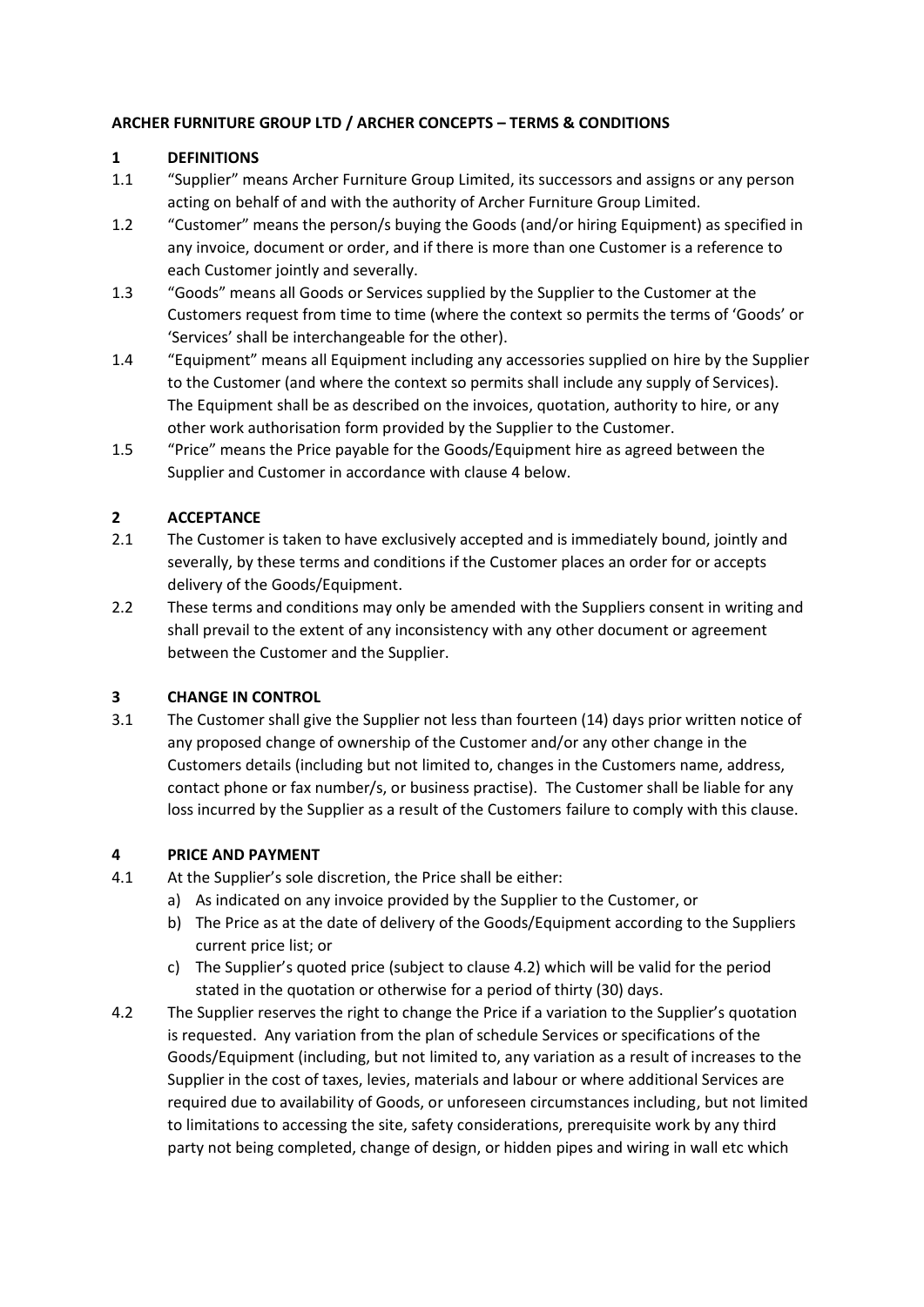are only discovered on commencement of the Services) will be charged for on the basis of the Supplier's quotation and will be shown as variations on the invoice.

- 4.3 At the Suppliers sole discretion a deposit may be required
- 4.4 Time for payment for the Goods/Equipment being of the essence, the Price will be payable by the Customer on the date/s determined by the Supplier, which may be:
	- a) On delivery of the Goods/Equipment:
	- b) For certain approved Customers, due twenty (20) days following the end of the month in which a statement is posted to the Customers address or address for notice;
	- c) The date specified on any invoice or other form as being the date for payment; or
	- d) Failing any notice to the contrary, the date which is seven (7) days following the date of any invoice given to the Customer by the Supplier.
- 4.5 Payment may be made by cash, cheque, bank cheque, electronic/on-line banking, credit card (or by any other method as agreed to between the Customer and the Supplier.
- 4.6 Unless otherwise stated the Price does not include GST. In addition to the Price the Customer must pay to the Supplier an amount equal to any GST the Supplier must pay for any supply by the Supplier under this or any other agreement for the sale of the Goods/hire of the Equipment. The Customer must pay GST, without deduction or set off of any other amounts, at the same time and on the same basis as the Customer pays the Price. In addition, the Customer must pay any other taxes and duties that may be applicable in addition to the Price except where they are expressly included in the Price.

## **5 DELIVERY OF GOODS/EQUIPMENT**

- 5.1 Delivery ("Delivery") of the Goods/Equipment is taken to occur at the time that:
	- (a) The Customer of the Customers nominated carrier takes possession of the Goods/Equipment at the Suppliers address; or
	- (b) The Supplier (or the Suppliers nominated carrier) delivers the Goods/Equipment to the Customers nominated address even if the Customer is not present at the address
- 5.2 At the Suppliers sole discretion, the cost of delivery is included in the Price.
- 5.3 The Customer must take delivery by receipt or collection of the Goods/Equipment whenever either is tendered for delivery. In the event that the Customer is unable to take delivery of the Goods/Equipment as arranged then the Supplier shall be entitled to charge a reasonable fee for redelivery of the Goods/Equipment and/or the storage of the Goods.
- 5.4 The Supplier may deliver the Goods/Equipment in separate instalments. Each separate instalment shall be invoiced and paid in accordance with the provisions in these terms and conditions.
- 5.5 Any time or date given by the Supplier to the Customer is an estimate only. The Customer must still accept delivery of the Goods/Equipment even if late and the Supplier will not be liable for any loss or damage incurred by the Customer as a result of the delivery being late.

## **6 RISK**

- 6.1 Risk of damage to or loss of the Goods passes to the Customer on Delivery and the Customer must insure the Goods on or before Delivery.
- 6.2 If any of the Goods are damaged or destroyed following delivery buy prior to ownership passing to the Customer, the Supplier is entitled to receive all insurance proceeds payable for the Goods. The production of these terms and conditions by the Supplier is sufficient evidence of the Suppliers rights to receive the insurance proceeds without the need for any person dealing with the Supplier to make further enquiries.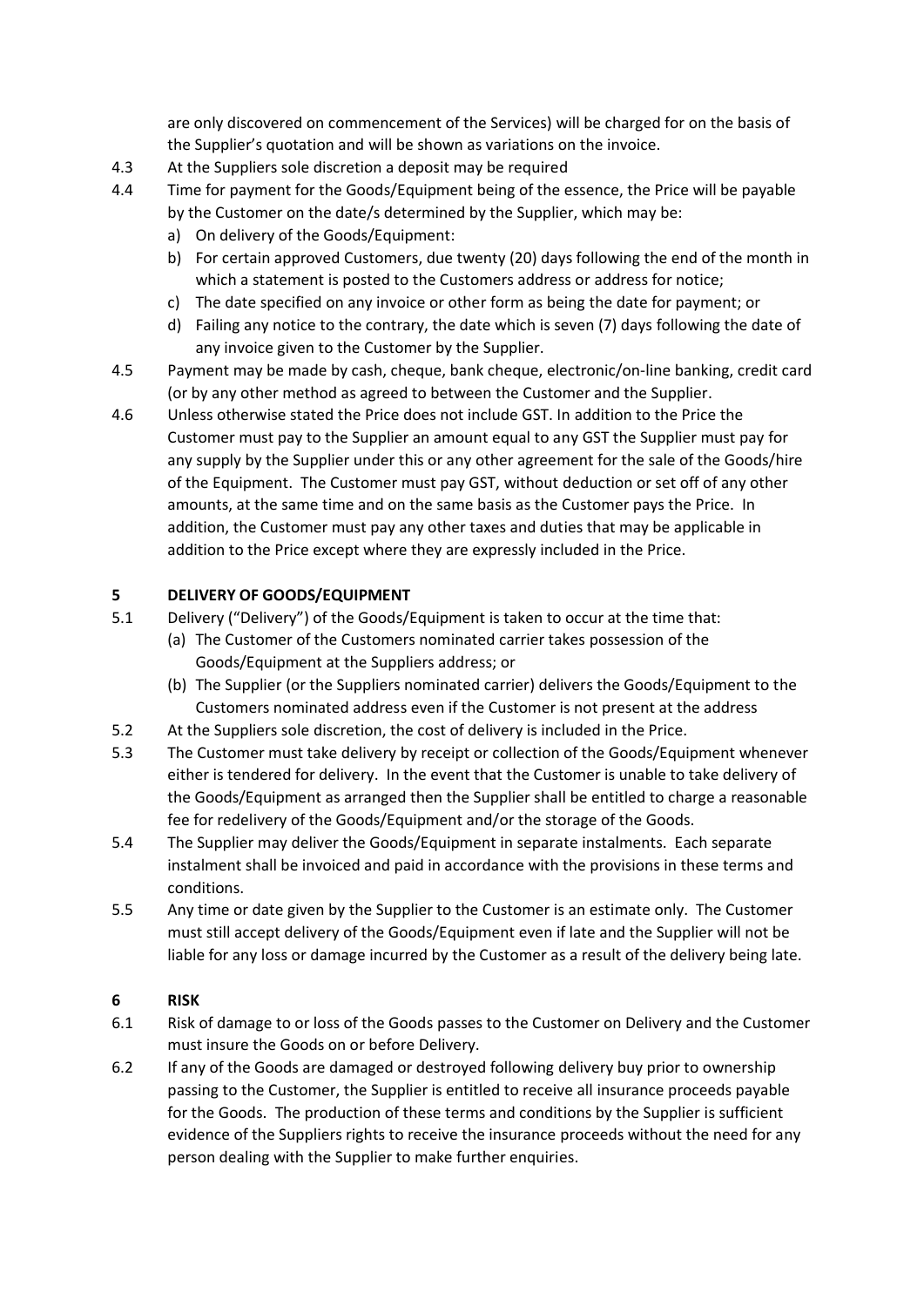- 6.3 If the Customer requests the Supplier to leave Goods outside the Suppliers premises for collection or to deliver the Goods to an unattended location, then such Goods shall be left at the Customers sole risk.
- 6.4 Where the Supplier is required to install the Goods the Customer warrants that the structure of the premises or equipment in or upon which these Goods are to be installed or erected is sound and will sustain the installation and work incidental thereto and the Supplier shall not be liable for any claims, demands, losses, damages, costs, and expenses howsoever caused or arising in connection with the installation and work incidental thereto.
- 6.5 The Customer acknowledges that Goods (including buy not limited to paint, timber, tiles) supplied may exhibit variations in shade tone, colour, texture, surface, and finish, and may fade or change colour over time. The Supplier will make every effort to match batches of product supplied in order to minimise such variations but shall not be liable in any way whatsoever where such variations occur.
- 6.6 The Customer acknowledges that Goods supplied may;
	- (a) Fade or change colour over time; and
	- (b) Expand, contract, or distort as a result of exposure to heat, cold, weather, and
	- (c) Mark or stain if exposed to certain substance; and
	- (d) Be damaged or disfigured by impact or scratching.
- 6.7 Any advice, recommendation, information, assistance or service provided by the Supplier in relation to Goods or Services supplied is given in good faith, is based on the Suppliers own knowledge and experience and shall be accepted without liability on the part of the Supplier and it shall be the responsibility of the Customer to confirm the accuracy and reliability of the same in light of the use to which the Customer makes or intends to make of the Goods or Services.

## **7 ACCESS**

7.1 The Customer shall ensure that the Supplier always has clear and free access to the work site to enable them to undertake the Services. The Supplier shall not be liable for any loss or damage to the site (including, without limitation, damage to pathways, driveways and concreted or paved or grassed areas) unless due to the negligence of the Supplier.

## **8 ACCURACY OF CUSTOMERS PLANS AND MEASUREMENTS**

- 8.1 The Supplier shall be entitled to rely on the accuracy of any plans, specifications and other information provided by the Customer. The Customer acknowledges and agrees that in the event that any of this information provided by the Customer is inaccurate, the Supplier accepts no responsibility for any loss, damages, or costs however resulting from these inaccurate plans, specifications, or other information.
- 8.2 In the event the Customer gives information relating to measurements and quantities of the Goods required to complete the services, it is the Customer responsibility to verify the accuracy of the measurements and quantities before the Customer or Supplier places an order based on these measurements and quantities. The Supplier accepts no responsibility for any loss, damages, or costs however resulting from the Customers failure to comply with this clause.

## **9 TITLE TO GOODS**

- 9.1 The Supplier and the Customer agree that ownership of the Goods shall not pass until:
	- (a) The Customer has paid the Supplier all amounts owing to the Supplier; and
	- (b) The Customer has met all of its other obligations to the Supplier.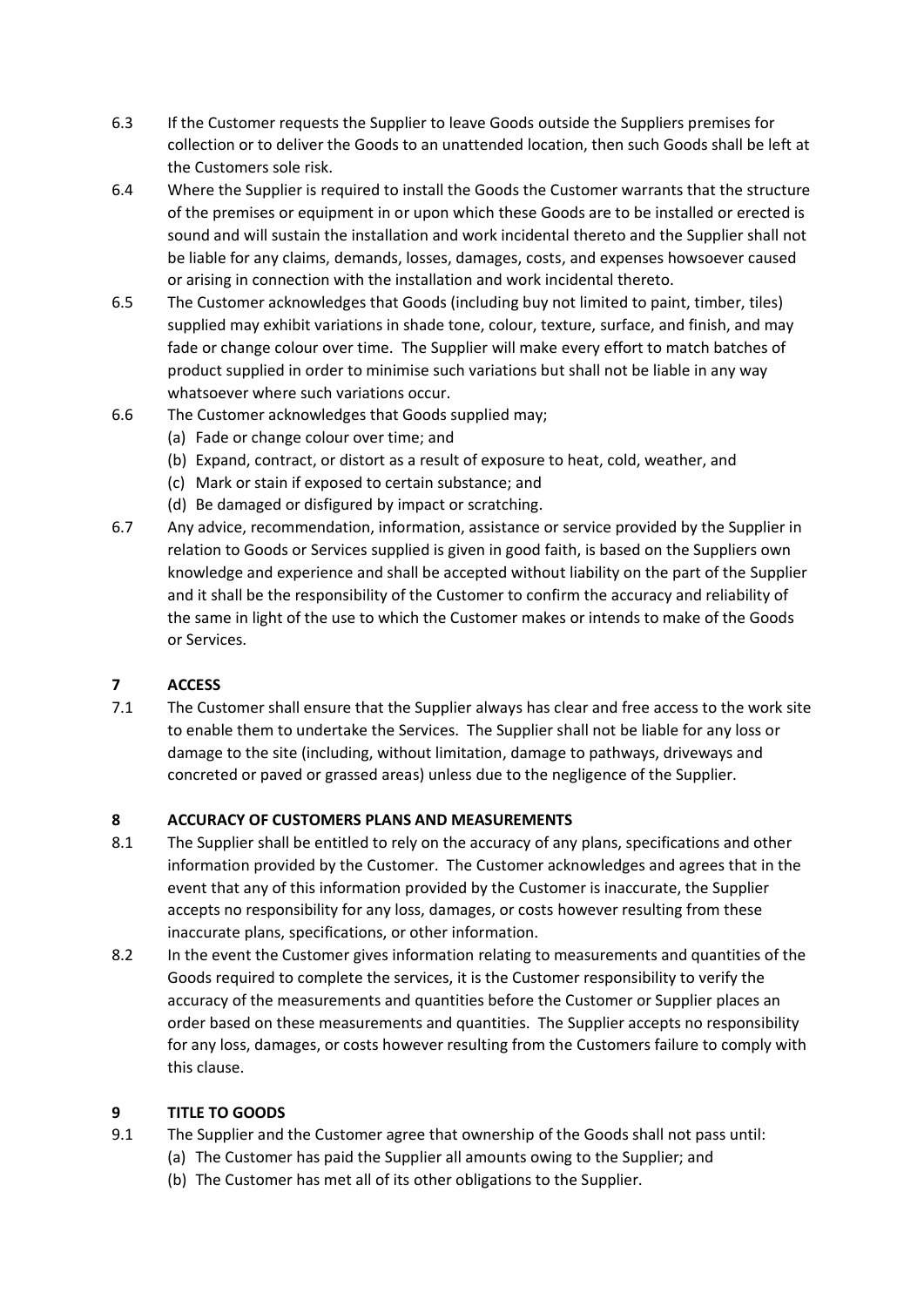- 9.2 Receipt by the Supplier of any form of payment other than cash shall not be deemed to be payment until that form of payment has been honoured, cleared, or recognised.
- 9.3 It is further agreed that:
	- (a) Until ownership of the Goods passes to the Customer in accordance with clause 9.1 that the Customer is only a bailee of the Goods and must return the Goods to the Supplier on request.
	- (b) The Customer holds the benefit of the Customers insurance of the Goods on trust for the Supplier and must pay to the Supplier the proceeds of any insurance in the event of the Goods being lost, damaged, or destroyed.
	- (c) The Customer must not sell, dispose, or otherwise part with possession of the Goods other than in the ordinary course of business and for market value. If the Customer sells, disposes or parts with possession of the Goods then the Customer must hold the proceeds of any such act on trust for the Supplier and must pay or deliver the proceeds to the Supplier on demand.
	- (d) The Customer should not convert or process the Goods or intermix them with other goods but if the Customer does so then the Customer holds the resulting product on trust for the benefit of the Supplier and must sell, dispose of, or return the resulting product to the Supplier as it so directs.
	- (e) The Customer irrevocably authorises the Supplier to enter any premises where the Supplier believes the Goods are kept and recover possession of the Goods.
	- (f) The Supplier may recover possession of any Goods in transit whether or not delivery has occurred.
	- (g) The Customer shall not charge or grant an encumbrance over the Goods nor grant nor otherwise give away any interest in the Goods while they remain the property of the Supplier.
	- (h) The Supplier may commence proceedings to recover the Price of the Goods sold notwithstanding that ownership of the Goods has not passed to the Customer.

## **10 PERSONAL PROPERTY SECURITIES ACT 1999 ("PPSA")**

- 10.1 Upon assenting to these terms and conditions in writing the Customer acknowledges and agrees that:
	- (a) These terms and conditions constitute a security agreement for the purposes of the PPSA; and
	- (b) A security interest is taken in all Goods/Equipment previously supplied by the Supplier to the Customer (if any) and all Goods/Equipment that will be supplied in the future by the Supplier to the Customer.
- 10.2 The Customer undertakes to:
	- (a) Sign any further documents and/or provide any further information (such information to be complete, accurate and up-to-date in all respects) which the Supplier may reasonably require to register a financing statement or financing change statement on the Personal Property Securities Register;
	- (b) Indemnify, and upon demand reimburse, the Supplier for all expenses incurred in registering a financing statement or financing change statement on the Personal Property Securities Register or releasing any Goods/Equipment charged thereby;
	- (c) Not register a financing change statement or a change demand without the prior written consent of the Supplier; and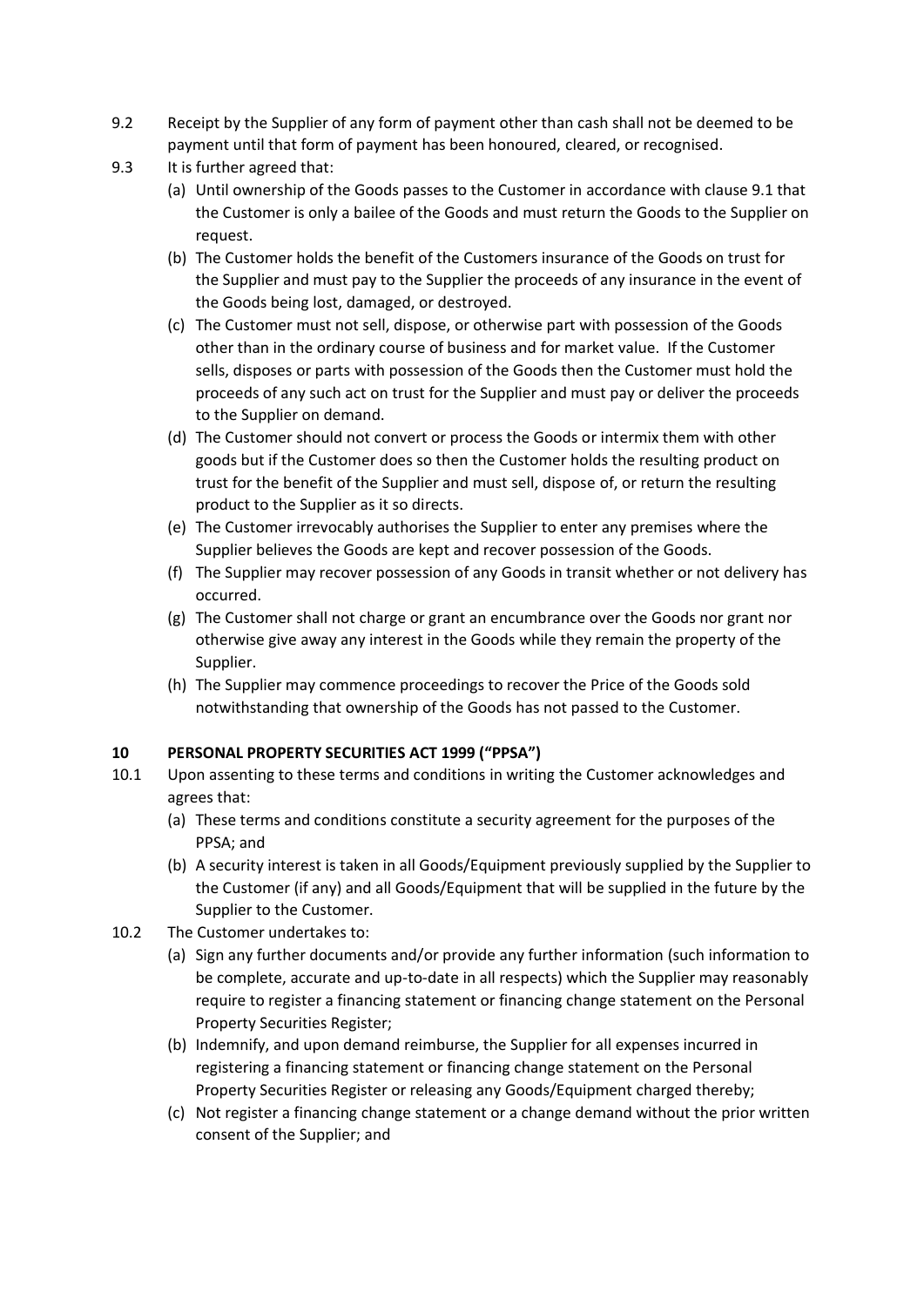- (d) Immediately advise the Supplier of any material change in its business practices of selling Goods which would result in a change in the nature of proceeds derived from such sales.
- 10.3 The Supplier and the Customer agree that nothing in sections 114(1)(a), 133 and 134 of the PPSA shall apply to these terms and conditions.
- 10.4 The Customer waives its rights as a debtor under sections 116, 120(2), 121, 125, 126, 127, 129, 131 and 132 of the PPSA.
- 10.5 Unless otherwise agreed to in writing by the Supplier, the Customer waives its right to receive a verification statement in accordance with section 148 of the PPSA.
- 10.6 The Customer shall unconditionally ratify any actions taken by the Supplier under clauses 10.1 to 1.5.

## **11 SECURITY AND CHARGE**

- 11.1 In consideration of the Supplier agreeing to supply the Goods/Equipment, the Customer charges all of its rights, title, and interest (whether joint or several) in any land, realty or other assets capable of being charged, owned by the Customer either now or in the future, to secure the performance by the Customer of its obligations under these terms and conditions (including, but not limited to, the payment of any money).
- 11.2 The Customer indemnifies the Supplier from and against all the Suppliers costs and disbursements including legal costs on a solicitor and own client basis incurred in exercising the Suppliers rights under this clause.
- 11.3 The Customer irrevocably appoints the Supplier and each director of the Supplier as the Customers true and lawful attorney/s to perform all necessary acts to give effect to the provisions of this clause 11 including, but not limited to, signing any document on the Customer's behalf.

## **12 CUSTOMERS DISCLAIMER**

12.1 The Customer hereby disclaims any right to rescind or cancel and contract with the Supplier or to sue for damages or to claim restitution arising out of any inadvertent misrepresentation made to the Customer by the Supplier and the Customer acknowledges that the Goods are bought relying solely upon the Customers skill and judgment.

# **13 DEFECTS**

13.1 The Customer shall inspect the Goods/Equipment on delivery and shall with seven (7) days of delivery (time being of the essence) notify the Supplier of any alleged defect, shortage in quantity, damage, or failure to comply with the description or quote. The Customer shall afford the Supplier an opportunity to inspect the Goods/Equipment within a reasonable time following delivery if the Customer believes the Goods are defective in any way. If the Customer shall fail to comply with these provisions the Goods/Equipment shall be presumed to be free from any defect or damage. For defective Goods/Equipment, which the Supplier has agreed in writing that the Customer is entitled to reject, the Suppliers liability is limited to either (at the Suppliers discretion) replacing the Goods/Equipment or repairing the Goods/Equipment.

## **14 RETURNS OF GOODS**

- 14.1 Returns of Goods will only be accepted provided that:
	- (a) The Customer has complied with the provisions of clause 13.1; and
	- (b) The Supplier has agreed in writing to accept the return of the Goods; and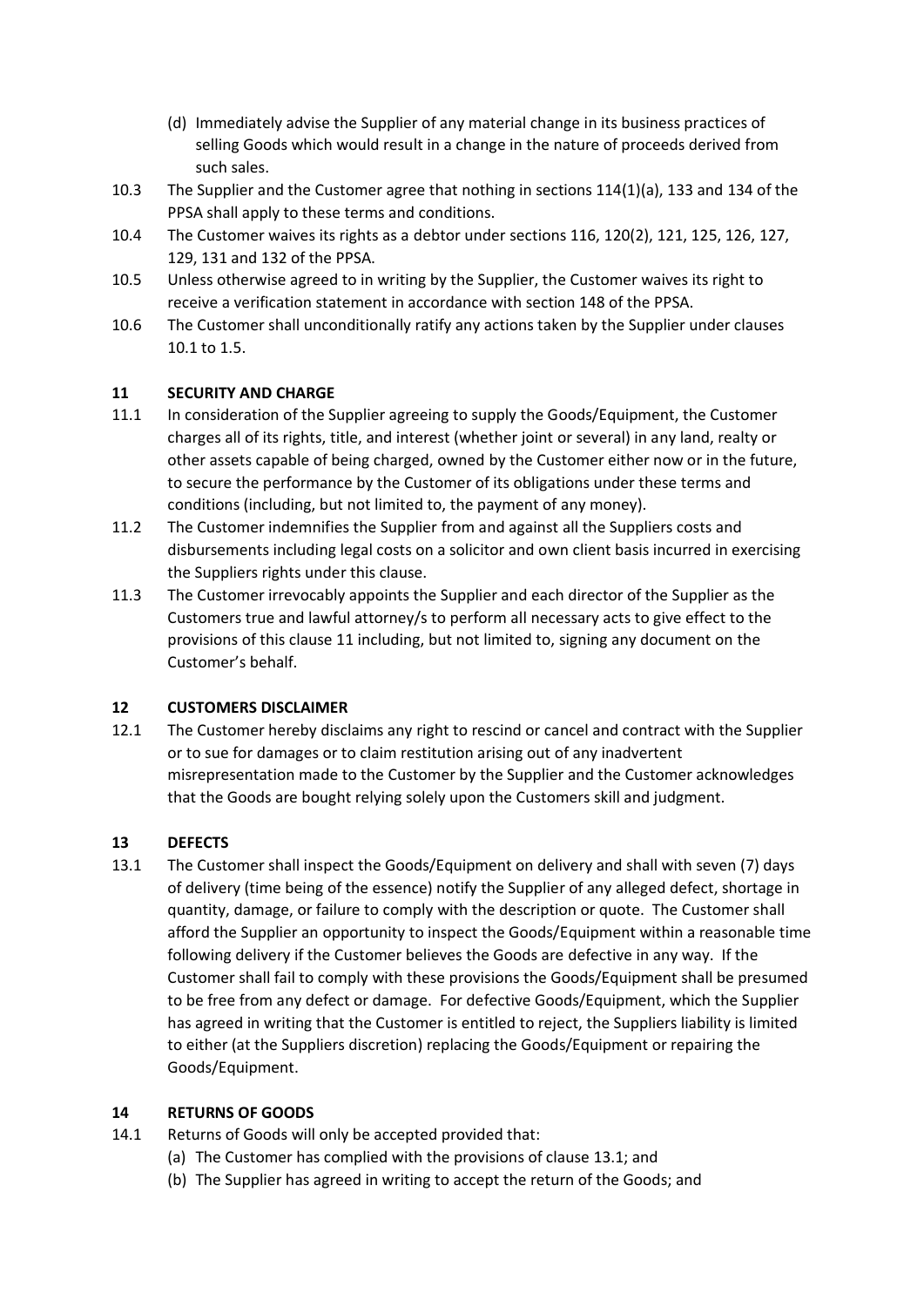- (c) The Goods are returned at the Customers cost within fourteen (14) days of the delivery date; and
- (d) The Supplier will not be liable for Goods which have not been stored or used in a proper manner; and
- (e) The Goods are returned in the condition in which they were delivered and with all packaging material, brochures and instruction material in as new condition as is reasonably possible in the circumstances.
- 14.2 The Supplier may (in its discretion) accept the return of Goods for credit but this may incur a handling fee of ten percent (10%) of the value of the returned Goods plus any freight.
- 14.3 Non-stockist items or Goods made to the Customers specifications are under no circumstance acceptable for credit or return.

# **15 WARRANTY**

- 15.1 Subject to the conditions of warranty set out in Clause 15.2 the Supplier warrants that if any defect in any workmanship of the Supplier becomes apparent and is reported to the Supplier within seven (7) years of the date of delivery (time being of the essence) then the Supplier will either (at the Suppliers sole discretion) replace or remedy the workmanship.
- 15.2 The conditions applicable to the warranty given by Clause 15.1 are:
	- (a) The warranty shall not cover any defect or damage which may be caused or partly caused by or arise through:

(i) failure on the part of the Customer to properly maintain any Goods; or (ii) failure on the part of the Customer to follow any instructions or guidelines provided by the Supplier; or

(iii) failure on the part of the Customer to correctly install the Goods; or (iv) any use of any Goods otherwise than for any application specified on a quote or order form; or

(v) the continued use of any Goods after any defect becomes apparent or would have become apparent to a reasonably prudent operator or use; or (vi) fair wear and tear, any accident or act of God.

- (b) The warranty shall cease, and the Supplier shall thereafter in no circumstances be liable under the terms of the warranty if the workmanship is repaired, altered or overhauled without the Suppliers consent.
- (c) In respect of all claims the Supplier shall not be liable to compensate the Customer for any delay in either replacing or remedying the workmanship or in properly assessing the Customers claim.
- 15.3 In the case of second-hand Goods, the Customer acknowledges that he has had full opportunity to inspect the same and that he accepts the same with all faults and that no warranty is given by the Supplier as to the quality or suitability for any purpose and any implied warranty, statutory or otherwise, is expressly excluded. The Supplier shall not be responsible for any loss or damage to the Goods, or caused by the Goods, or any part thereof however arising.

## **16 CONSUMER GUARANTEES ACT 1993**

16.1 If the Customer is acquiring Goods for the purposes of a trade or business, the Customer acknowledges that the provisions of the Consumer Guarantees Act 1993 do not apply to the supply of Goods by the Supplier to the Customer.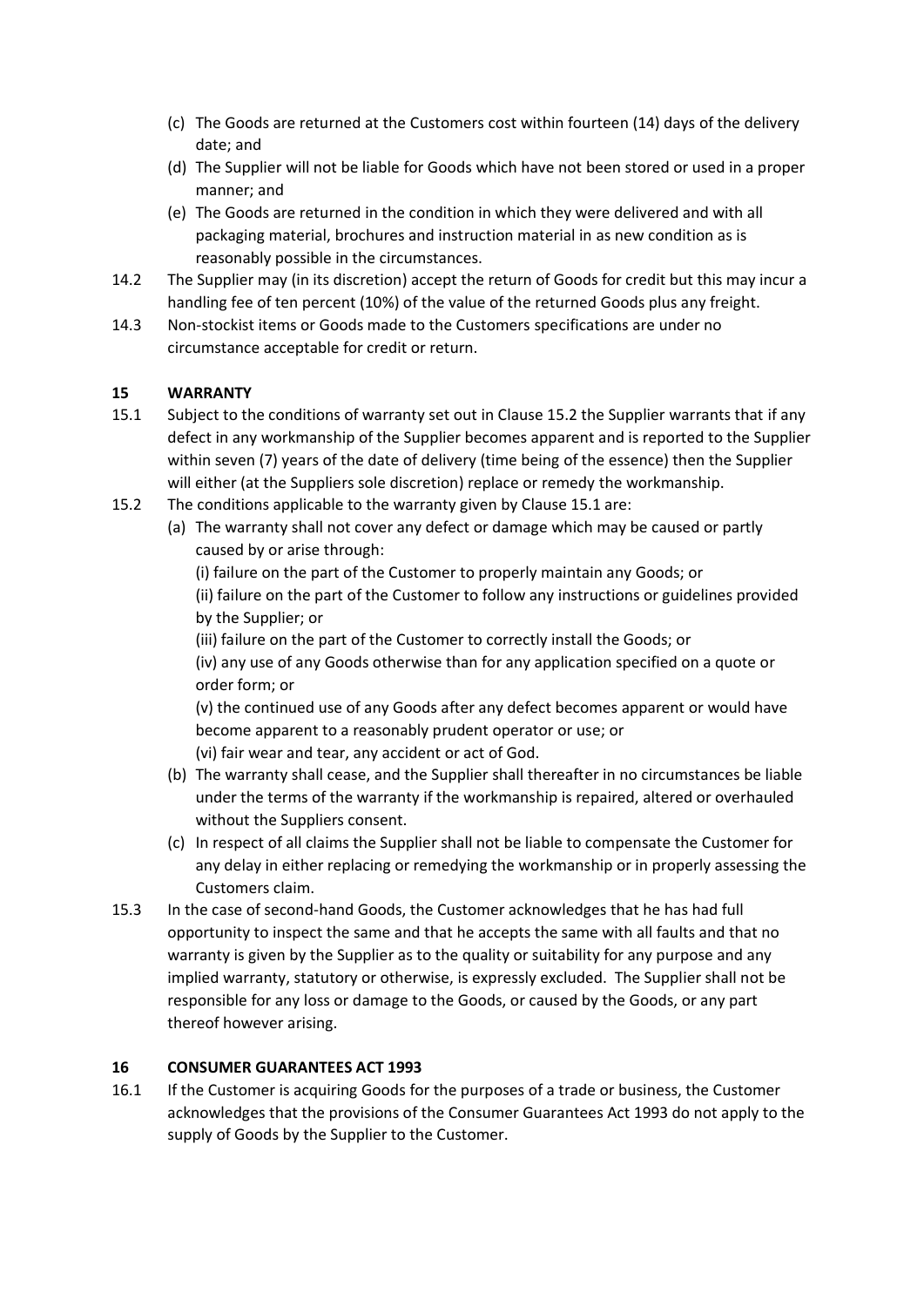### **17 INTELLECTUAL PROPERTY**

- 17.1 Where the Supplier has designed, drawn, or developed Goods/Equipment for the Customer, then the copyright in any designs and drawings and documents shall remain the property of the Supplier.
- 17.2 The Customer warrants that all designs, specifications, or instructions given to the Supplier will not cause the Supplier to infringe any patent, registered design or trademark in the execution of the Customers order and the Customer agrees to indemnify the Supplier against any action taken by a third party against the Supplier in respect of any such infringement.
- 17.3 The Customer agrees that the Supplier may (at no cost) use for the purposes of marketing or entry into any competition, any documents, designs, drawings, or Goods which the Supplier has created for the Customer.

## **18 DEFAULT AND CONSEQUENCES OF DEFAULT**

- 18.1 Interest on overdue invoices shall accrue daily from the date when payment becomes due, until the date of payment, at a rate of tow and a half percent (2.5%) per calendar month (and at the Suppliers sole discretion such interest shall compound monthly at such a rate) after as well as before any judgement.
- 18.2 If the Customer owes the Supplier any money the Customer shall indemnify the Supplier from and against all costs and disbursements incurred by the Supplier in recovering the debt (including but not limited to internal administration fees, legal costs on a solicitor and own client basis, the Suppliers collection agency costs, and bank dishonour fees).
- 18.3 Without prejudice to any other remedies the Supplier may have, if at any time the Customer is in breach of any obligation (including those relating to payment) under these terms and conditions the Supplier may suspend or terminate the supply of Goods/Equipment to the Customer. The Supplier will not be liable to the Customer for any loss or damage the Customer suffers because the Supplier has exercised its rights under this clause.
- 18.4 Without prejudice to the Suppliers other remedies at law the Supplier shall be entitled to cancel all or any part of any order of the Customer which remains unfulfilled and all amounts owing to the Supplier shall, whether or not due for payment, become immediately payable if:
	- (a) Any money payable to the Supplier becomes overdue, or in the Suppliers opinion the Customer will be unable to make a payment when it falls due;
	- (b) The Customer becomes insolvent, convenes a meeting with its creditors or proposes or enters into an arrangement with creditors, or makes an assignment for the benefit of its creditors; or
	- (c) A receiver, manager, liquidator (provisional or otherwise) or similar person is appointed in respect of the Customer or any asset of the Customer.

## **19 CANCELLATION**

- 19.1 The Supplier may cancel any contract to which these terms and conditions apply or cancel delivery of Goods/Equipment at any time before the Goods/Equipment are due to be delivered by giving written notice to the Customer. On giving such notice the Supplier shall repay to the Customer any money paid by the Customer for the Goods/Equipment. The Supplier shall not be liable for any loss or damage whatsoever arising from such cancellation.
- 19.2 In the event that the Customer cancels delivery of the Goods/Equipment the Customer shall be liable for any and all loss incurred (whether direct or indirect) by the Supplier as a direct result of the cancellation (including, but not limited to, any loss of profits).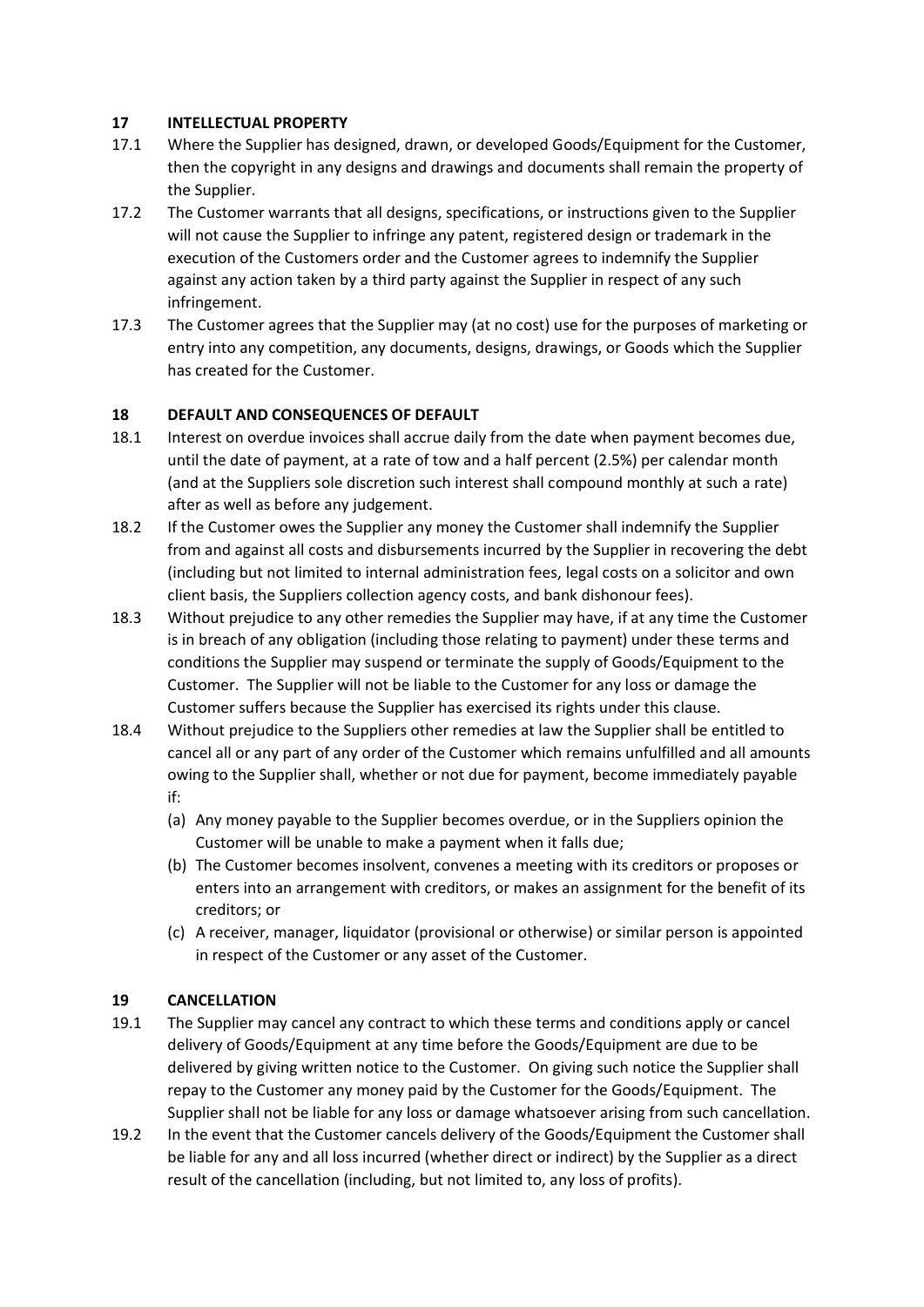19.3 Cancellation of orders for Goods made to the Customers specifications, or for non-stocklist items, will definitely not be accepted once production has commenced, or an order has been placed.

## **20 PRIVACY ACT 1993**

- 20.1 The Customer authorises the Supplier or the Suppliers agent to:
	- (a) Access, collect, retain, and use any information about the Customer; (i) (including any overdue fines balance information held by the ministry of Justice) for the purpose of assessing the Customers creditworthiness; or (ii) for the purpose of marketing products and services to the Customer.
	- (b) Disclose information about the Customer, whether collected by the Supplier from the Customer directly or obtained by the Supplier from any other source, to any other credit provider or any credit reporting agency for the purposes of providing or obtaining a credit reference, debt collection or notifying a default by the Customer.
- 20.2 Where the Customer is an individual the authorities under clause 20.1 are authorities or consents for the purposes of the Privacy Act 1993.
- 20.3 The Customer shall have the right to request the Supplier for a copy of the information about the Customer retained by the Supplier and the right to request the Supplier to correct any incorrect information about the Customer held by the Supplier.

### **21 UNPAID SELLER'S RIGHTS**

- 21.1 Where the Customer has left any item with the Supplier for repair, modification, exchange or for the Supplier to perform any other service in relation to the item and the Supplier has not received or been tendered the whole of any moneys owing to it by the Customer, the Supplier shall have, until all moneys owing to the Supplier are paid:
	- (a) A lien on the item; and
	- (b) The right to retain or sell the item, such sale to be undertaken in accordance with any legislation applicable to the sale or disposal of uncollected goods.
- 21.2 The lien of the Supplier shall continue despite the commencement of proceedings, or judgement for any moneys owing to the Supplier having been obtained against the Customer.

#### **22 EQUIPMENT OF HIRE**

- 22.1 Equipment shall at all times remain the property of the Supplier and is returnable on demand by the Supplier. In the event that Equipment is not returned to the Supplier in the condition in which it was delivered the Supplier retains the right to charge the Customer the full cost of repairing the Equipment. In the event that the Equipment is not returned at all the Supplier shall have the right to charge the Customer the full cost of replacing the Equipment.
- 22.2 The Customer shall;
	- (a) Keep the Equipment in their own possession and control and shall not assign the benefit of the Equipment nor be entitled to a lien over the Equipment.
	- (b) Not alter or make any additions to the Equipment including but without limitation altering, make any additions to, defacing or erasing any identifying mark, plate or number on or in the Equipment or in any other manner interfere with the Equipment.